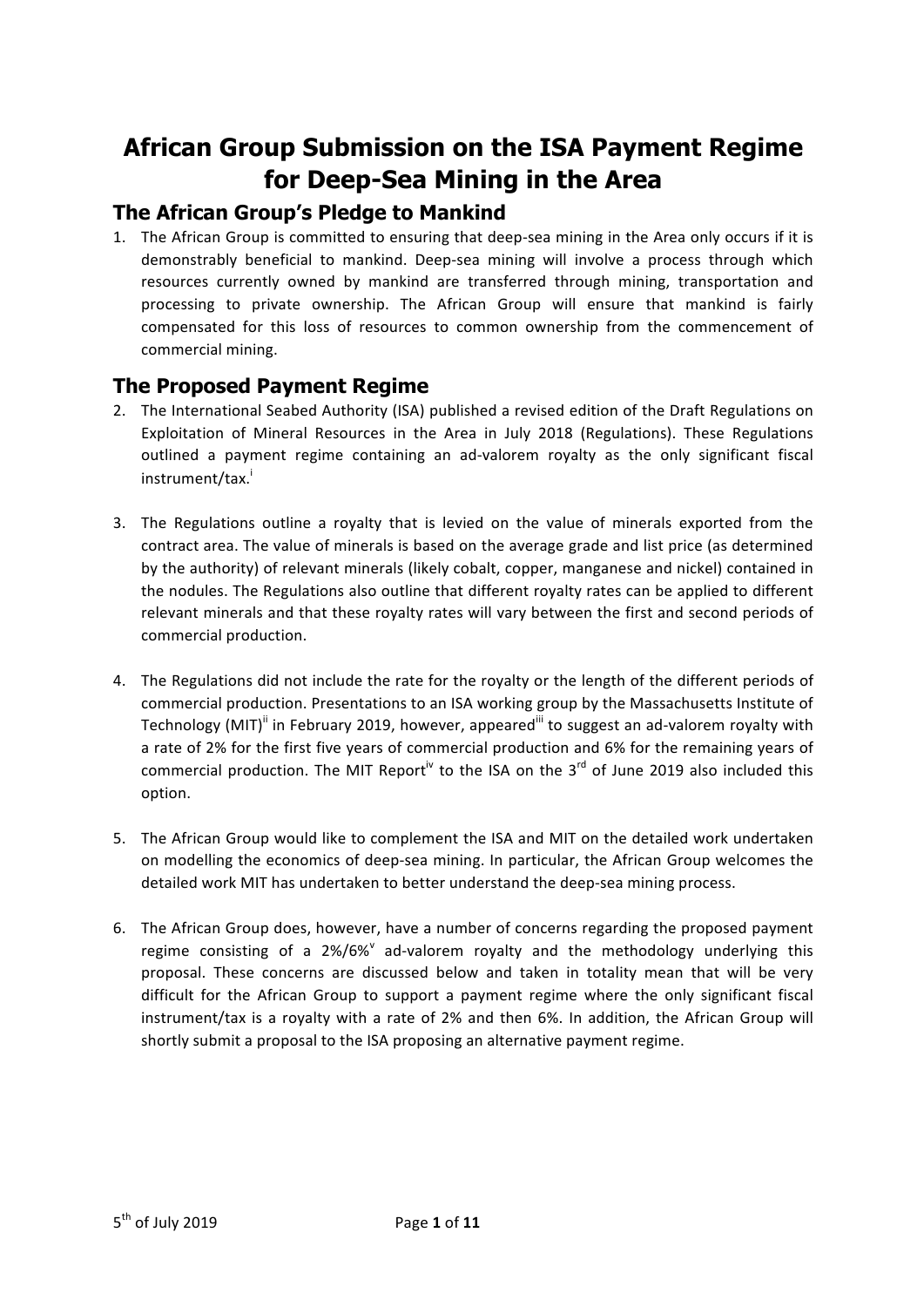# **The African Group's principal concerns with the proposed payment regime**

Concern one: that the payment regime is designed around the overarching goal of ensuring post-tax profits are sufficient to motivate commercial mining The proposed payment regime is based on the underlying philosophy, as outlined on slide two of MIT's February 2019<sup>vi</sup> presentation of:

'identify payment systems that maximise the return to the common heritage of mankind while providing sufficient revenue to motivate the construction and operation of a mine'

The African Group considers that this philosophy alone is insufficient. More specifically, the African Group will only support a payment regime that demonstrably:

- a.) results in deep-sea mining contractors facing rates of payment (an overall burden of taxation) that are within the range of those prevailing for land-based miners;
- b.) results in substantial and fair compensation to mankind whenever deep-sea mining occurs; and
- c.) either i.) constrains production from deep-sea mining to a level that does not result in lower metal prices and a loss of government revenue from land-based mining; or ii.) results in high enough revenue from deep-sea mining for governments with revenues from land-based mining to be fully compensated.

Going forward, the African Group would request that any further modelling of the payment regime directly addresses these objectives.

#### Concern two: the overarching method applied by MIT

The recent MIT Report is clear that the method used is to:

- a.) 'we first identify the systems that model results indicate would provide some target level of return (the minimum attractive rate of return (MARR)) to the contractor.';
- b.) Then from this limited set, we identify the systems that maximize the return to the ISA.'; and
- c.) 'our best estimates of MARR come from three sources of data. First, what are typical MARR values for land-based mines. Second, what risk premium might be expected above a land-based mine return because deep sea mining is unprecedented. Third, what do contractors claim are their MARR.'

In other words, the higher the MARR required the lower taxes/rates of payment. And one main source of data for the MARR is 'what do contractors claim are their MARR'. The view of the African Group is that the underlying logic for following this method and the inherent risks it entails require careful consideration. Going forward, the weighting given to the source of data 'what contractors claim are their MARR' should be carefully considered.

## Concern three: that the proposed payment regime does not result in rates of payment within the range of those prevailing from land-based mining

7. The Implementing Agreement Section 8.1.B states

**numers** an artificial competitive advantage or imposing on them a competitive disadvantage'.<br>Example 1201 and the magnetic and them are competitive disadvantage'. "The rates of payments under the system shall be within the range of those prevailing in respect of land-based mining of the same or similar minerals in order to avoid giving deep-seabed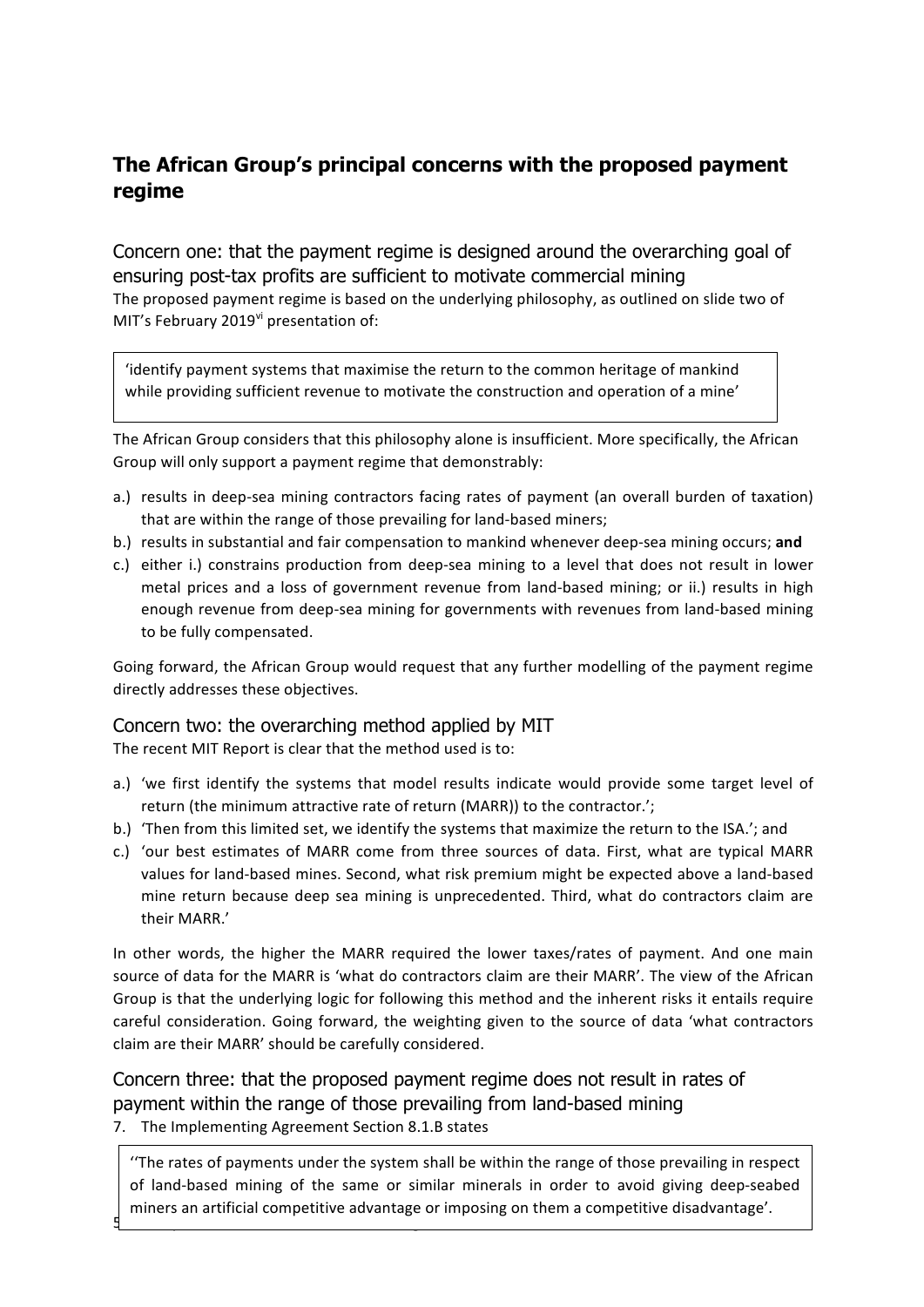- 8. A proper interpretation of the phrase 'rates of payment' is the share of profits received by the government/authority in the jurisdiction where mining (land-based or deep-sea) is occurring. Data from Otto et al (2006) shows that governments in the jurisdiction where mining occurs on average receive  $47\%$ <sup>vii</sup> of the profits from mining.
- 9. Importantly this study is measuring the share of profits received by the government in the jurisdiction where mining occurs. It does not include any corporate income taxes paid by mining companies in the tax jurisdiction where their company is headquartered.
- 10. The MIT Report<sup>viii</sup> concluded that with a 2%/6% royalty the ISA share of profits would be 21%. A payment regime with a royalty of 2%/6% thus results in a lower 'rates of payment' for deep-sea mining than for land-based mining and does not conform to UNCLOS. The opinion of the African Group is that any payment regime should ensure that the ISA receives at least 40% of profits under a wide range of possible future scenarios.

## Concern four: that the proposed payment regime does not result in fair compensation to mankind

11. The African Group reiterates that, as stated in our July 2018 submission to the ISA<sup>ix</sup>, we do not consider the ISA receiving 2% of the value of nodules when commercial mining commences to be fair compensation to the common heritage of mankind for the loss of resources to common ownership.

## Concern five: the assumption that deep-sea mining should face lower rates of payment because it is riskier than land-based mining

- 12. The MIT Report argues that deep-sea miners require a higher post-tax internal economic rate of return (IRR) than land-based miners to motivate investment. Specifically, MIT argue deep-sea mining requires an IRR of between 17% and 18% (with 17.5% seeming to be the favoured value) compared to their consideration of a 15% IRR<sup>x</sup> being required for land-based mining. The underlying reason given for deep-sea miners requiring a higher IRR is that they face greater risk.
- 13. With regards to the above argument, the African Group notes that:
	- a.) land-based mining contractors commonly argue that high internal economic rates of return are required due to (as they perceive it) political instability in some land-based mining jurisdictions. Mining in the Area is not subject to a high degree of political instability and this speaks to a lower IRR being required for deep-sea mining;
	- b.) if deep-sea mining requires a higher internal economic rate of return than land-based mining to motivate investment, then it follows that deep-sea mining must be a riskier way of producing the same metals as land-based mining. It is not clear how moving from a less risky (land-based mining) to a riskier (deep-sea mining) form of mining is beneficial to mankind; and
	- c.) if the argument that deep-sea mining requires a higher IRR is used to justify a payment regime with lower rates of payment than those prevailing for land-based mining, then this directly contradicts the Implementing Agreement with mandates that deep-sea mining faces the same rates of payment as land-based mining.

Overall the African Group cannot support any payment regime that offers an artificial competitive advantage to deep-sea mining compared to land-based mining. In addition, the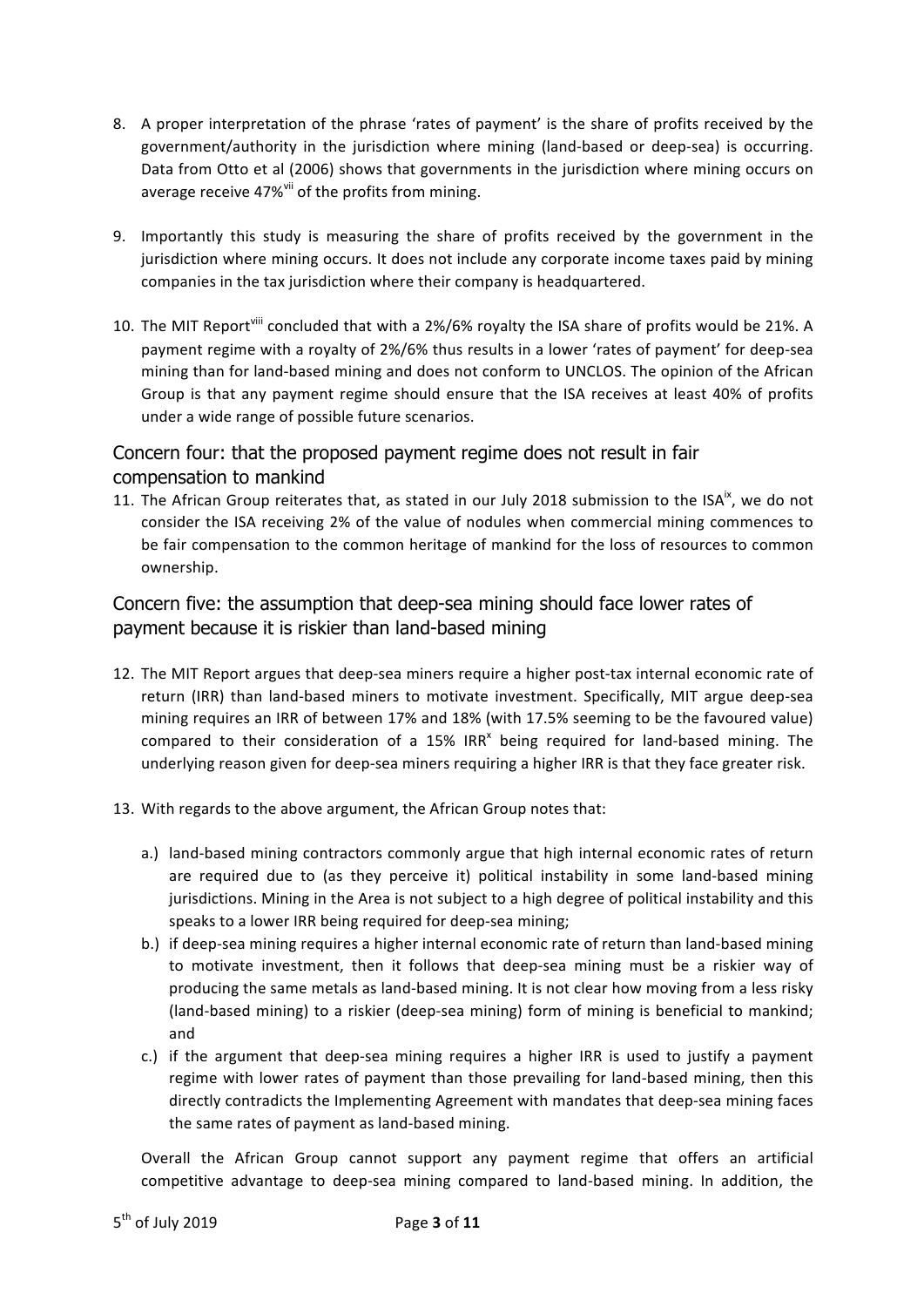African Group cannot support any payment regime that encourages risky forms of mining compared to less risky ones. We reject the underlying argument that because deep-sea mining is risky it should face lower rates of payment.

Concern six: the assumption that a contractor undertaking deep-sea mining in the Area will pay a 25% corporate income tax on its profits from each mine to its sponsoring State

- 14. The MIT Report assumes a sponsoring State tax rate of 25% of profits. This assumption appears to be based on the average of corporate tax rates in sponsoring States. The view of the African Group is that it is incorrect to average sponsoring States' corporate income tax rates and include them in the economic model for the following reason:
	- a.) land-based miners potentially have to pay taxes in two jurisdictions, namely where mining occurs and corporate income tax where their global headquarters are located. In contrast, contractors undertaking mining in the Area potentially have to pay taxes in three jurisdictions, namely to the ISA, to the sponsoring State and where their global headquarters are located. The only additional tax paid by deep-sea miners compared to land-based miners is then any specific tax or fee related to the sponsorship of deep-sea mining. There is no reason to consider a priori that this specific sponsoring State fee/tax is equal to the corporate income tax rate in the sponsoring State;
	- b.) models of rates of payment/the burden of taxation for land-based mining account for taxes in the jurisdiction where mining occurs: they do not include any corporate income tax liability where the head office is located; and
	- c.) corporate income tax is levied on the corporation: not the mine. For a corporation, losses from one economic activity can be deducted from the profits of another economic activity when determining taxable income and tax liability.
- 15. It follows from the above discussion that it is incorrect to simply average sponsoring States corporate income tax rates and include them in a model of profits from a single mine. An economic model of a single mine should either not include any tax from the sponsoring State (e.g. it should be a model of taxes in the jurisdiction where mining occurs) or it should only include a realistic estimate of the specific fee/tax paid to the sponsoring State.
- 16. The specific fee/tax paid to the sponsoring State should be based on a detailed review of every contract between contractors and the relevant sponsoring State. This is unfortunately not possible as in direct contradiction to the principle of transparency many sponsoring States and contractors have not published such contracts. The African Group hereby issues a clarion call for transparency. We request that all sponsoring States and contractors immediately publish all their contracts including details of all the taxes/fees/royalties paid to the sponsoring State.
- 17. In the absence of the publication of the contracts described above, it is not possible to know with any degree of certainty the taxes/fees contractors pay to sponsoring States. It is, however, worth noting that many sponsoring States are in a weak position to negotiate a large sponsoring fee/tax as they do not own the resources being mined and the contractor can be sponsored by any ISA Member State. This observation combined with informal discussions the African Group has held with sponsoring States leads us to consider that it highly unlikely that contractors pay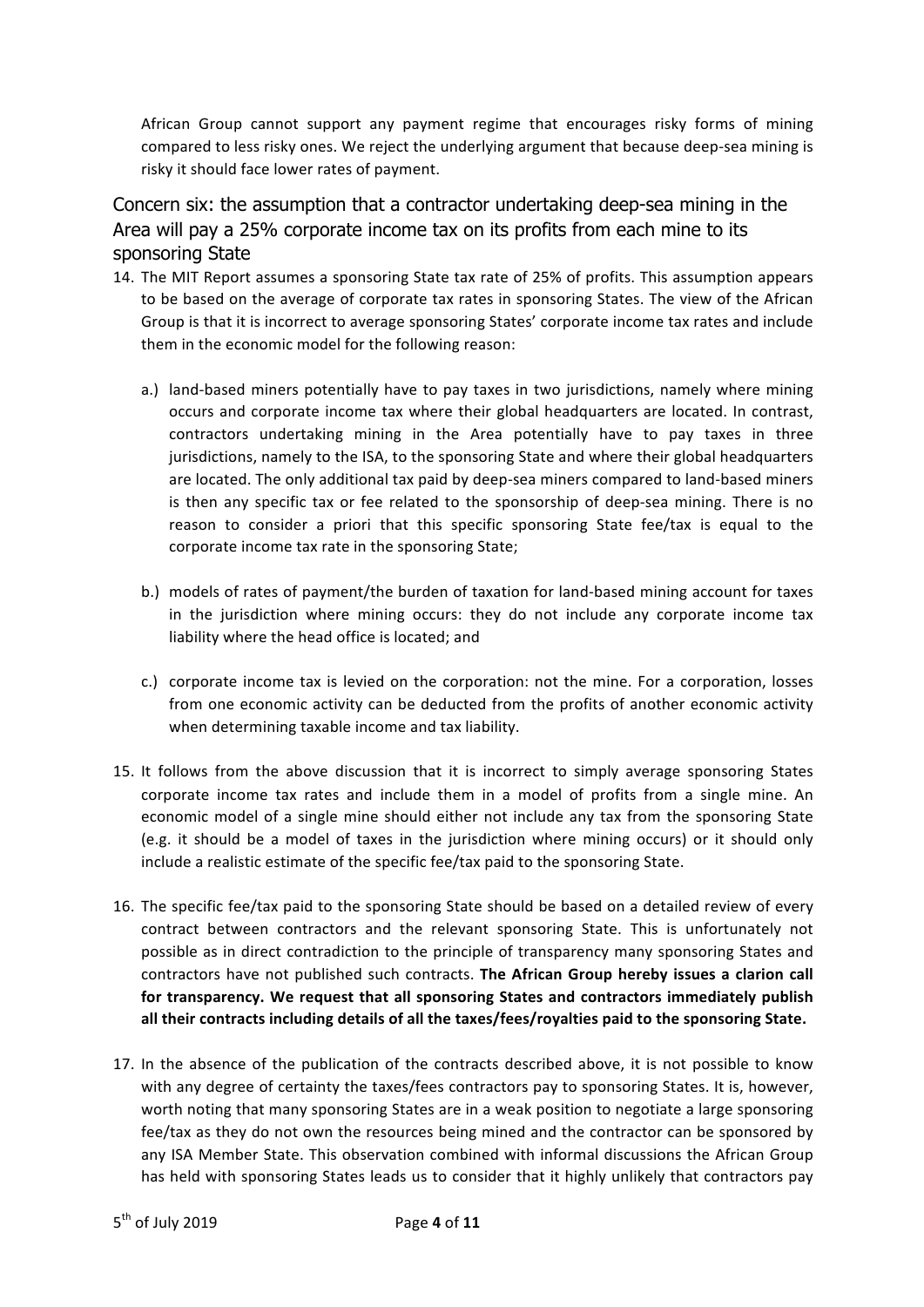taxes/fee to sponsoring States that amount to more than 1% of the mine's profits. The African Group thus requests that all future economic models of the payment regime include a rate of 1% as the sponsoring State tax/fee. The African Group is, however, happy for this figure to be revised based on the average sponsorship fee/tax once all sponsoring States have published the contracts they have with contractors and transparently made public the details of all sponsorship fees/taxes.

#### Concern seven: the royalty varying between periods of production

- 18. The logic initially proposed at the Payment Regime Workshop 3 (Singapore April 2017)<sup>xi</sup> for a royalty that varied between periods of commercial production was that first mover contractors needed to be given an incentive to invest. This logic was, however, falsely premised as a lower royalty rate during the first period of commercial production is not encouraging first movers, rather it is providing a low burden of taxation for a set number of years of commercial production for all contractors that are awarded an exploitation contract, regardless of whether they are the first, second or nth movers.
- 19. The current proposal maintains the idea of a royalty rate that varies between periods of commercial production, but a new logic has now been put forward as justification. The logic now proposed is that the ISA has a lower discount rate than contractors. This means that for a specific targeted contractor IRR the ISA's revenues on a discounted basis are maximised with a royalty rate that varies overtime. Our principal concern with this argument is that it should not simply be assumed that the ISA (or more importantly its members) have a lower discount rate than contractors, any such conclusion should be based on detailed discussions with members. Moreover, the view of the African Group is that there should be significant financial compensation to mankind from the outset of commercial mining (not five years after it has commenced) and that there is a pressing need for developing countries to immediately receive additional resources to achieve the Sustainable Development Goals.

#### Concern eight: the lack of a tax on the transfer of rights

The Draft Regulations allow for the transfer of rights, but the proposed payment regime does not include any tax on the transfer of rights. It is common for land-based mining regimes to tax the transfer of rights.

The mining rights of a contractor may increase in value due to fortuitous factors completely outside of its control. For example, the value of rights to mining in the area held by a contractor may increase in value due to an increase in metal prices or other contractors proving that mining is commercially viable. In such a situation, a contractor may be in a position to make substantial profits from the sale/transfer of such rights. The African Group considers that the payment regime must fairly tax such profits.

#### Concern nine: the highly unusual structure of the payment regime

The ISA is proposing a tax regime that includes a single significant tax instrument, namely an advalorem royalty. It is almost unheard of for tax systems to only include a royalty. For example, a study undertaken by PwC in 2012<sup>xii</sup> summarizes 22 land-based mining tax regimes and shows that no country has a tax system where the only fiscal instrument is an ad-valorem royalty.

The justification advanced for the ISA only including an ad-valorem royalty is that auditing a contractor's profits will be inherently difficult and that the ISA lacks auditing capacity. Four arguments can be advanced to support this justification, namely: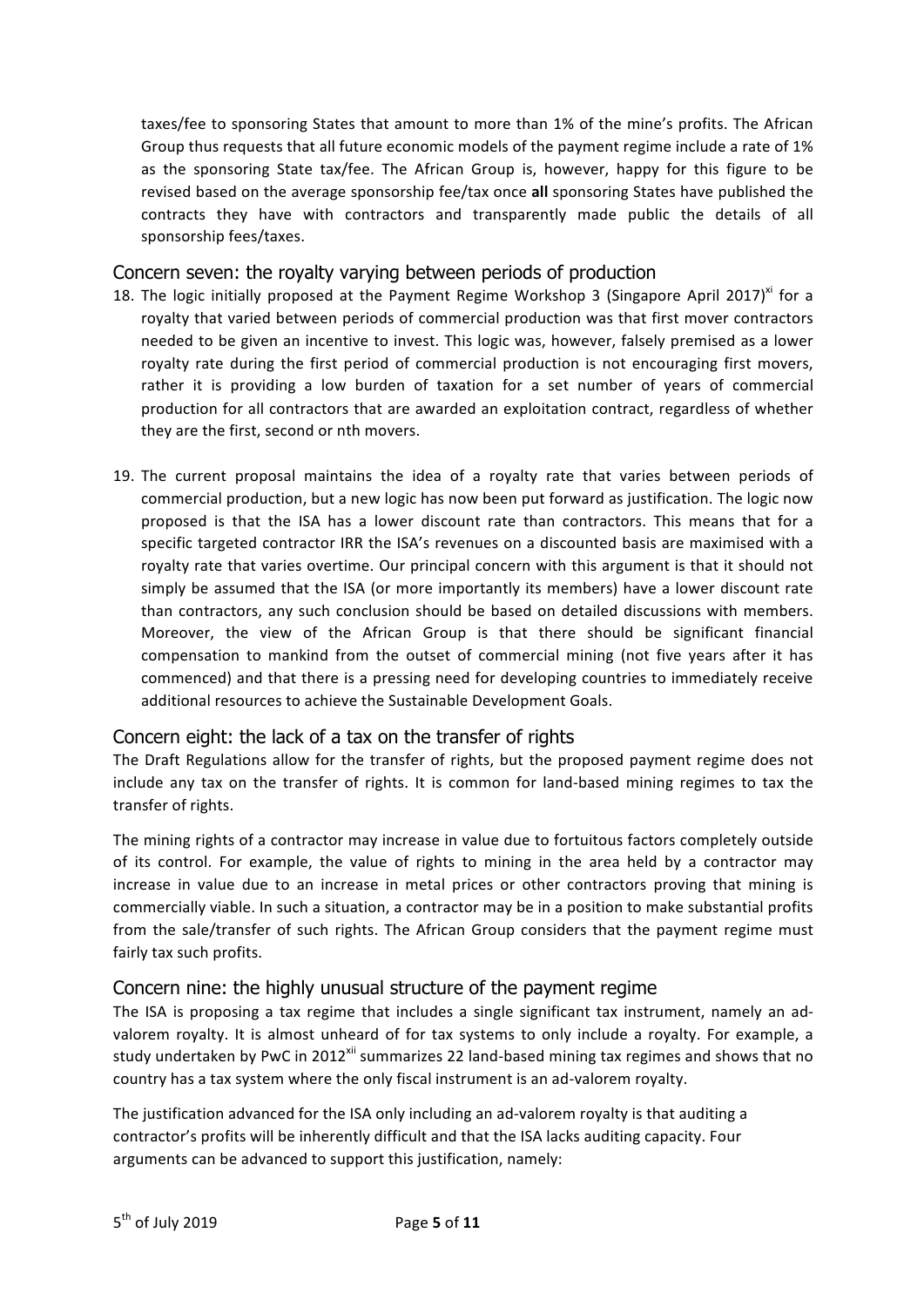- 1. the ISA has no experience auditing tax returns;
- 2. there is a lack of historical data on costs against which to compare a contractor's reported costs;
- 3. there are currently few/no experts in deep-sea mining tax auditing; and
- 4. there is no international benchmark price for unprocessed nodules.

On the other hand, many developing countries have raised millions of dollars through profit based taxes on land-based mining and petroleum production. These countries had to build audit capacity while hiring expertise on salaries determined by civil service pay scales. In contrast, the ISA is an international organization that can pay attractive salaries and is regulating an important new industry; as such it would be in a strong position to hire audit expertise from experts with relevant experience in the offshore petroleum industry and land-based mining. The ISA hiring MIT (a world leading University) to programme an economic model is a concrete example of its ability to quickly ameliorate capacity constraints.

On balance, the African Group has no strong preference regarding whether the payment regime only includes a royalty or includes a royalty and a profit share. However, if the payment regime only includes a royalty then that royalty must result in an overall burden of taxation/rates of payment within the range of that prevailing in land-based mining tax regimes that include royalties and other taxes. That is, there must be overall comparability. This means that the royalty rate, if it is the only significant tax in the ISA's payment regime, must be much higher than the royalty rate prevailing in land-based mining tax regimes (as these also levy profit based taxes).

## Concern ten: it has not been demonstrated that the proposed payment regime will result in enough revenue for the ISA to fully compensate countries with land-based mining for the decline in manganese prices

The Implementing Agreement provides for a portion of the revenue the ISA collects from contractors through the payment regime to be paid into an economic assistance fund. The purpose of the economic assistance fund is to compensate developing land-based mining States whose economies have been seriously affected by deep-sea mining.

MIT have provided convincing evidence that deep-sea mining will cause manganese prices to significantly decline. Specifically, MIT's February 2019 Presentation concluded that:

• Processors will want to sell Mn into the high value EMM market

• EMM market is of limited size and is not expected to be able to handle all of the additional Mn coming from nodules

• This will cause EMM prices to drop until it is no longer the most valuable market, at which point processors will want to sell into the next highest value market, Low Carbon Ferromanganese

• The combined EMM & Low Carbon Mn price will then drop until it reaches the price of the next lowest market and so on, until all Mn is sold.

MIT have not explicitly reported the decline in future manganese prices caused by production from deep-sea mining. However, in MIT's initial price forecast (which may not account for the increased supply from deep-sea mining) for Electrolytic Manganese Metal was \$3,500 per tonne<sup>xiii</sup>, while its updated forecast<sup>xiv</sup> (which does account for the impact of increased supply from deep-sea mining)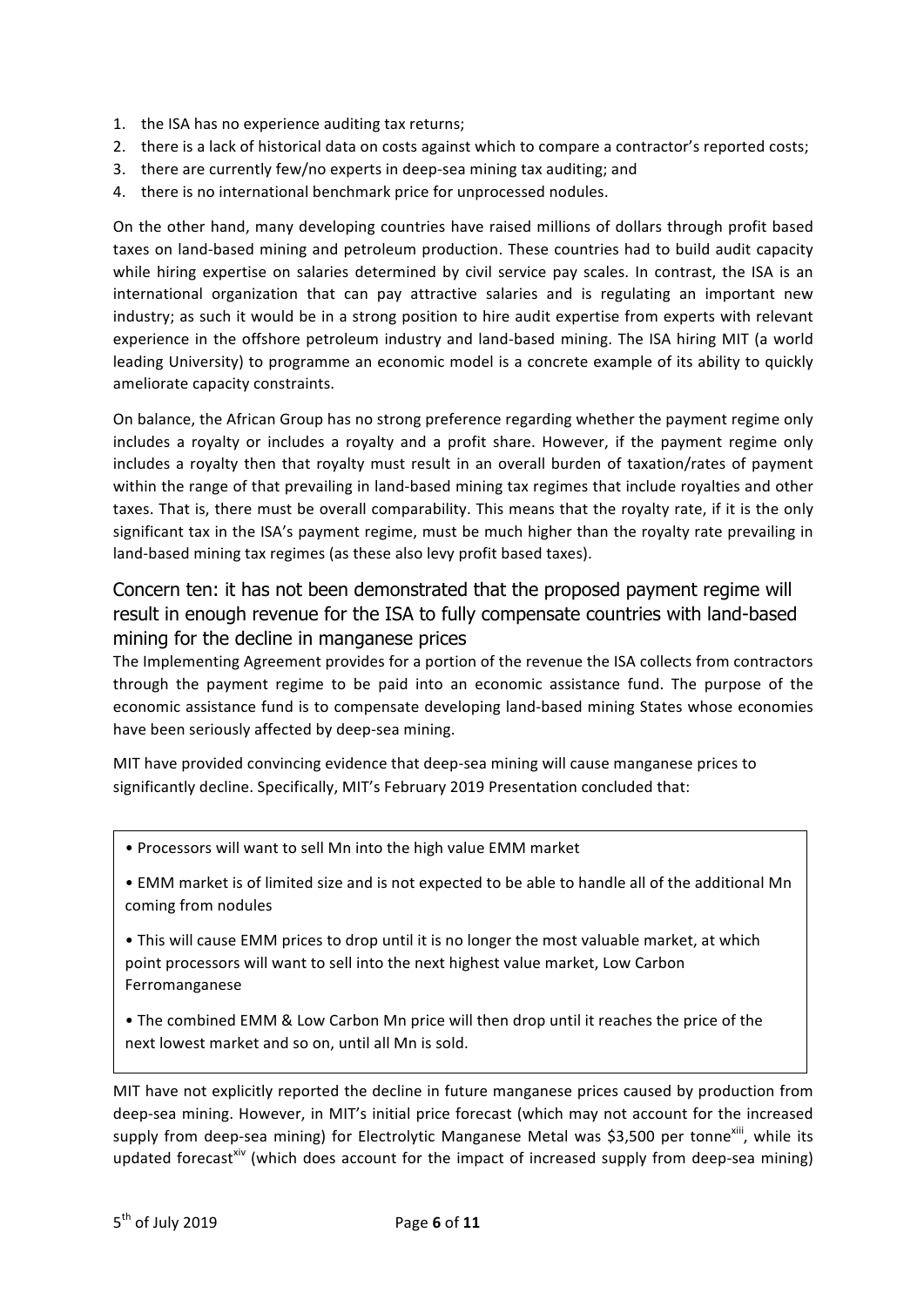appears to be \$1,561 per tonne. This implies a very significant downward revision in prices, at least partly caused by deep-sea mining.

The African Group notes that Ghana and South Africa exported \$155 million and \$2,527 million of manganese ores and concentrates respectively in  $2017<sup>xy</sup>$ . The view of the African Group is that Ghana, South Africa and other developing countries should receive full financial compensation for any loss of export earnings and other economic losses that occur due to deep-sea mining reducing metal prices. In light of this, it is a necessary condition for the payment regime to result in revenues to the ISA in excess of the amount of this financial compensation to land-based miners.

The consideration of the African Group is that future models of the payment regime should:

- a.) calculate all economic losses to land-based miners; and
- b.) demonstrate that the payment regime results in sufficient ISA revenues for the ISA to fully compensate land-based miners for economic losses.

The current MIT economic model does not include such an analysis. In addition, without prejudice to the African Group forming an opinion based on more detailed economic analysis, it is quite difficult to see how a 2% royalty or a 6% royalty from deep-sea mining could result in the ISA receiving high enough revenues for the ISA to fully compensate land-based miners.

## Concern eleven: the lack of robustness to the conclusion that a 2%/6% royalty is the maximum that can be paid by contractors while leaving sufficient post-tax profits to motivate investment

The economic model proposed by MIT demonstrates that with certain assumptions a royalty of 2%/6% maximises the ISA's revenues while providing a high enough IRR to contractors to motivate them to undertake risky deep-sea mining. In other words, the royalty rates are fine-tuned to give a specified post-tax IRR given forecasted profits.

This method of 'fine-tuning' the royalty rate is only logical if:

- a.) the underlying forecast of profits is robust; or
- b.) the conclusion about the correct royalty rate is not sensitive to different forecasts of profits.

Profits in the MIT model are based on thirty-seven year forecasts of deep-sea mining costs and metal prices. The costs of deep-sea mining are of course extremely difficult to accurately forecast as no contractor has ever undertaken commercial deep-sea mining before and deep-sea mining will involve substantial technological risk.

Commodity prices are notoriously difficult to forecast. For example, price forecasts for oil which is the world's most traded commodity are consistently inaccurate. The notion that 37-year price forecasts of all valuable metals in nodules will end up being accurate is fanciful. This is doubly the case as presently there is even uncertainty concerning whether rare earth elements will be extracted from nodules and sold.

The difficulty in forecasting metal prices can also be seen from the work undertaken by MIT for the ISA. The original price forecast based on a statistical analysis of past prices and the updated price forecasts are consistent with nodule values per dry tonne of \$1,199 and \$870 respectively.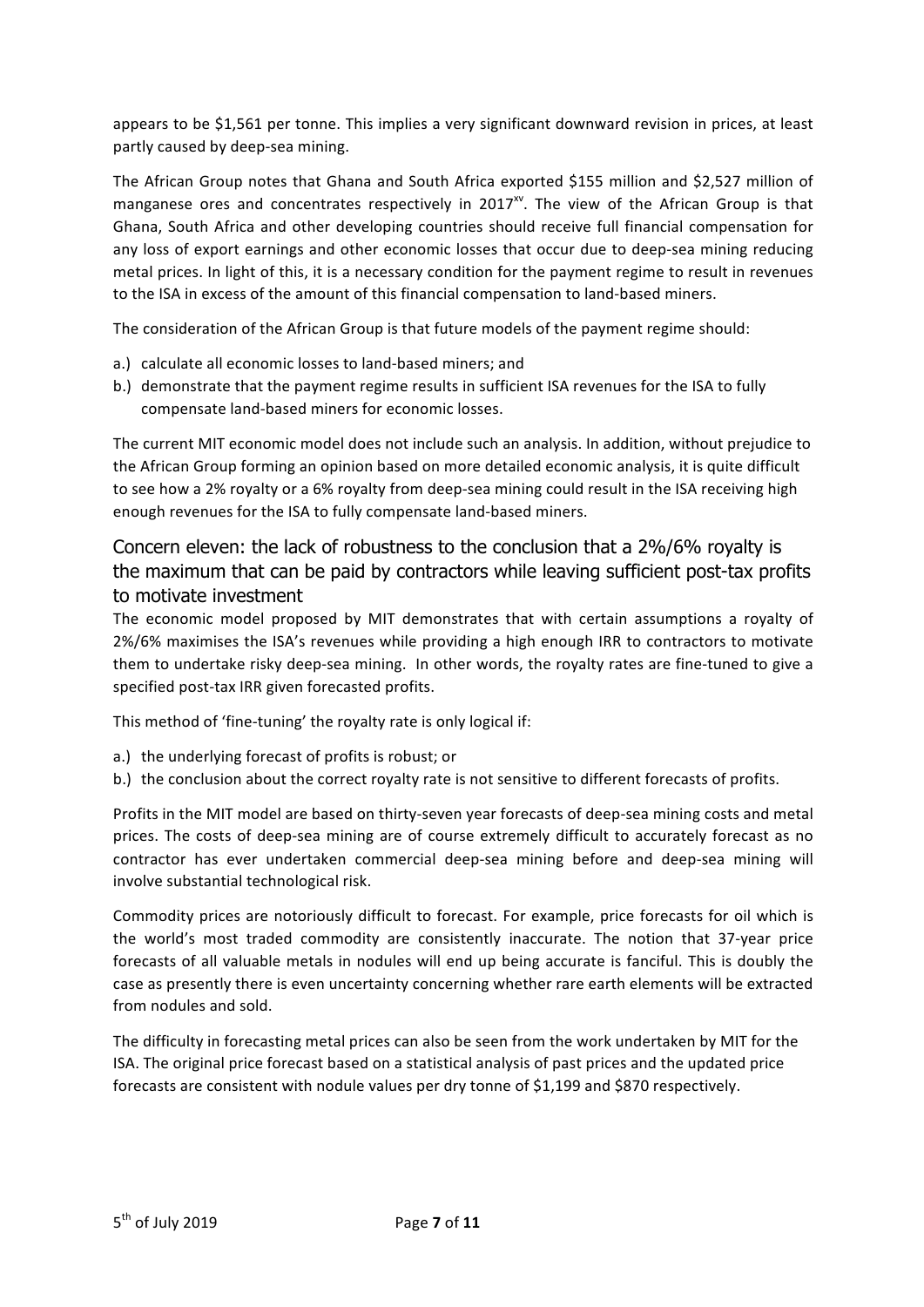#### **Table 1: MIT price forecasts**

|                 | <b>MIT Price Forecast</b><br>from<br><b>July 2018</b><br>Presentation <sup>xvi</sup> | <b>MIT Price Forecast</b><br>from paper<br>comparing four<br>economic models <sup>xvii</sup> |  |
|-----------------|--------------------------------------------------------------------------------------|----------------------------------------------------------------------------------------------|--|
| Cobalt          | 46,500                                                                               | 55,535                                                                                       |  |
| Copper          | 5,000                                                                                | 6,965                                                                                        |  |
| Manganese (EMM) | 3,500                                                                                | 1,640                                                                                        |  |
| Nickel          | 14,000                                                                               | 22,962                                                                                       |  |
| Nodule Value*   | 1,199                                                                                | 869                                                                                          |  |

The IRR and fine-tuned royalty rate are also extremely sensitive to the underlying assumptions. For example, as shown in the next graph that reports results based on a replication of MIT's economic model<sup>xviii</sup>, the conclusion that a contractor's IRR will be 17.5% is not robust to reasonable changes in the underlying assumptions. Indeed, including the realistic assumption that the sponsoring State tax/fee is 1% of profits then a 2%/6% royalty is consistent with a contractor IRR of 20%. While including MIT's old price forecasts, sponsoring State taxes at 1% and costs at 20% less than forecasted results in an IRR of 30% for a 2%/6% royalty.



Graph 1: Replication of MIT Model, IRR with 2%/6% royalty and different assumptions

We can also use the MIT replicated model to examine whether the conclusions regarding a particular royalty being the most that is affordable are robust to changes in the underlying assumptions. As shown in the next graph, MIT concluded that a single royalty rate of 4% was consistent with a 17.4% IRR. But this conclusion is not robust. With reasonable changes to the underlying assumptions the replicated model shows that contractors may be able to afford a single royalty rate of 26%.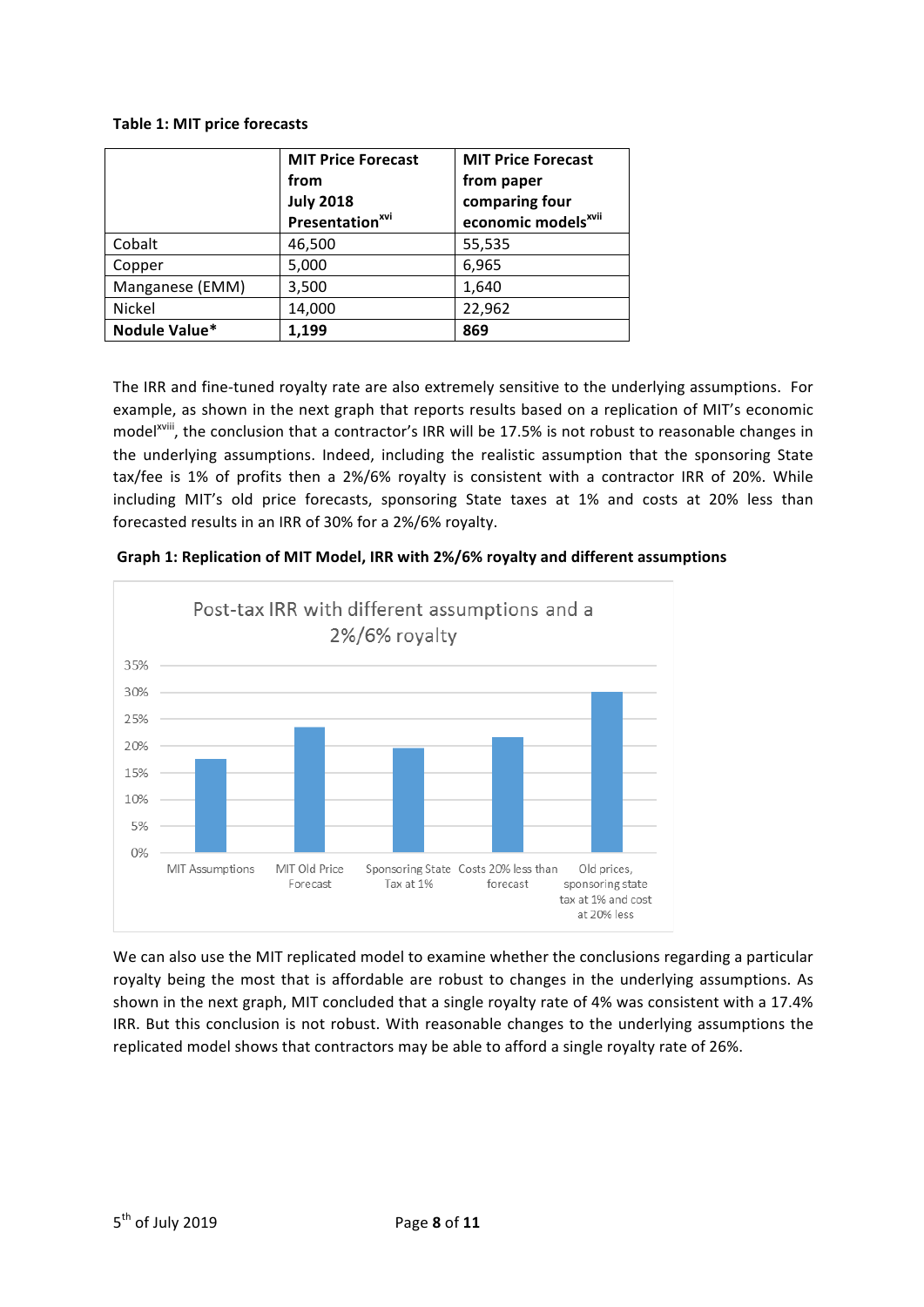



These graphs illustrate a simple intuition: we do not know what the future will hold. Nobody has a crystal ball. Accurately forecasting metal prices for the next thirty plus years is a fool's errand. Nobody has undertaken commercial deep-sea mining before, so we don't know exactly what it will costs. Many contracts between sponsoring States and contractors are not publically available, so we don't know what taxes contractors are liable to pay to sponsoring States. The logic of fine-tuning a royalty rate to a particular forecast of profits thus makes little sense.

The conclusion that it is unwise to fine-tune royalty rates to inherently uncertain forecasts of profits has been recognized in the tax literature for decades. It is partly for this reason that land-based mining payment regimes do not rely exclusively on ad-valorem royalties and that most countries have significant taxes on ex-post profits.

In summary, if the rate of the royalty is fine-tuned to a forecast of profits over the next 37 years and then the forecast of profits turns out to be incorrect (which is very likely given the uncertainty concerning future prices and costs), then the ISA would be legally bound to a royalty rate that results in mankind receiving a low share of profits while contractors make excess profits. The African Group regards this as completely unacceptable.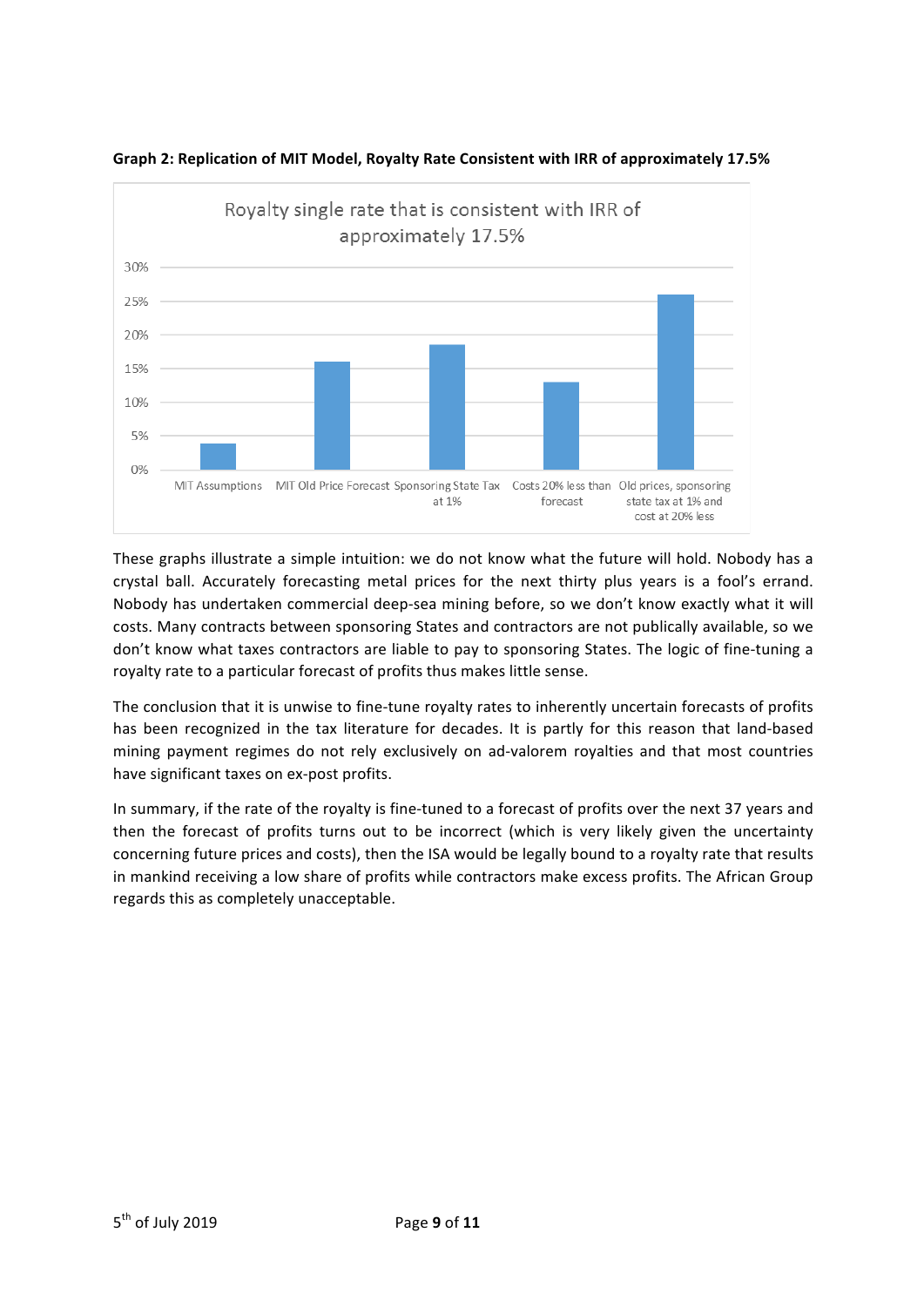## **Conclusion**

metal prices (as these often drive profits).

Does the payment regime fairly tax profits

Has it been convincingly demonstrated that the payment regime results in the ISA

receiving enough revenue to fully compensate land-based miners for any economic losses (including lost revenue from exports) due to a decline in mineral prices caused by deep-sea mining?

from the transfer of rights?

The African Group has developed six criteria that any proposed payment regime should pass in order for it to be consistent with deep-sea mining only occurring if it is demonstrably beneficial to mankind. As shown in the next table, a payment regime with a 2%/6% royalty would not pass any of the criteria and thus it would be very difficult for the African Group to support such a payment regime.

| <b>Criteria</b>                             | <b>Evaluation of 2%/6% payment regime</b>                        |  |  |  |
|---------------------------------------------|------------------------------------------------------------------|--|--|--|
| Does the payment regime result in           | No. Neither 2% or 6% of the value of the nodule is significant   |  |  |  |
| significant and fair compensation to        | and fair compensation to mankind for the loss of nodules to      |  |  |  |
| mankind whenever deep-sea mining            | common ownership.                                                |  |  |  |
| occurs?                                     |                                                                  |  |  |  |
| Is the payment regime consistent with       | No. The payment regime is explicitly dezigned based on the       |  |  |  |
| deep-sea mining only occur if it is an      | assumption that the royalty rate should be fined-tune to a level |  |  |  |
| efficient and low cost way of producing     | that results in a contractor having a higher IRR than required   |  |  |  |
| minerals?                                   | for land-based miners because deep-sea mining is riskier than    |  |  |  |
|                                             | land-based mining.                                               |  |  |  |
| The rates of payment for deep-sea should    | No. MIT report that the ISA's share of profits is 21%            |  |  |  |
| be within the range of those prevailing for |                                                                  |  |  |  |
| land-based mining, in practice this means   |                                                                  |  |  |  |
| the ISA should receive at least a 40%       |                                                                  |  |  |  |
| share of the contractor's profits.          |                                                                  |  |  |  |
| The payment regime should be                | No. The ISA's percentage share of profits does not increase as   |  |  |  |
| progressive with regards to profits and/or  | prices increase or costs decrease.                               |  |  |  |

|  | Table 2: Criteria for evaluation of deep-sea mining payment regimes |  |
|--|---------------------------------------------------------------------|--|
|  |                                                                     |  |

Going forward, the African Group intends to propose two new payment regimes. These payment regimes will not be based on the philosophy that because deep-sea mining is 'risky' it should face a lower rates of payment than land-based mining. Rather, it will be based around the philosophy that deep-sea mining should only occur if it is demonstrably beneficial to mankind.

No. There is no tax on the transfer of rights.

No. MIT convincingly demonstrate that deep-sea mining will cause manganese prices to fall. It seems unlikely that 2% or 6% of the value of nodules will be enough (after the ISA's costs and benefit sharing) to fully compensate land-based mining States for the lost revenue from this fall in manganese prices.